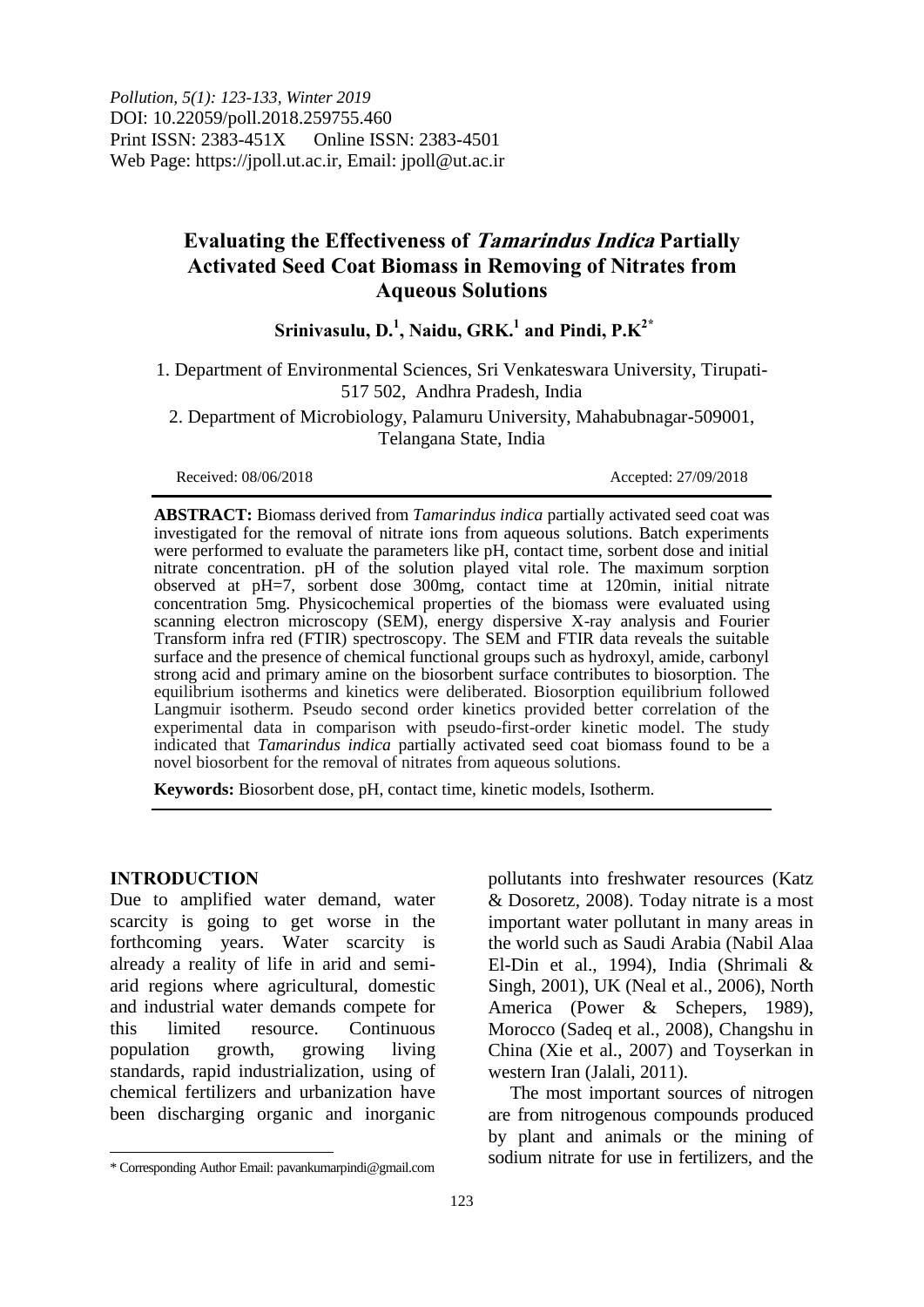atmosphere. The most oxidized structure of nitrogen is nitrate (NO3<sup>−</sup> ) (Nixon, 1992; Bailey-Watts et al., 1993). High nitrate concentration in drinking water may carry us a variety of health effects. For instance, infants less than six months fed with nitrate contaminated water may possibly have blue baby syndrome, and if untreated, may die (Mousavi et al., 2012; Ghafari et al., 2008). In order to protect public health from the adverse effects of high nitrate intake, World Health Organization (WHO) set the standard as 50 mg/L to standardize the nitrate concentration in drinking water. The conventional methods (coagulation, filtration, and chlorination) applied for water treatment is not useful for nitrate elimination from water (Knobeloch et al., 2000).

There are a variety of technologies involving in the removal of nitrates from water and waste water, out of them biosorption has attained kind attention and based on nitrate binding capacities of different biological materials. Biosorption can be defined as the capability of biological resources to build up pollutants from wastewater through metabolically mediated or physico-chemical pathways of uptake (Fourest & Roux, 1992). In industrial sector, Biosorption has different advantages over exclusive clean up technologies which were used for the treatment of water and waste water. The major advantages of biosorption, includes reusability of biomaterial, low operating cost, and high efficiency of pollutant removal from dilute solution. There is no need of supplementary nutrient requirement (Jagruti et al., 2015). The process of biosorption involves a solid phase which is a sorbent or biosorbent / biological material and a liquid phase which is a solvent, normally water containing a dissolved species to be sorbed which is sorbate (nitrate ions). Due to higher attraction of the sorbent for the sorbate species the sorbate is attracted and

detached by different mechanisms. The process continues till equilibrium is established among the amount of solid bound sorbate species and its portion remaining in the solution. The degree of sorbent attraction for the sorbate determines its allocation between the solid and liquid phases (Nilanjana Das et al., 2008).

The removal of nitrate ions from ground waters using different biosorbents is always of great attention (Mustaqeem et al., 2014). Treatment of ground water with sorbents of biological source is simple, comparatively inexpensive and friendly to the environment. Biosorption proves efficient, adaptable, powerful, and cost effective in the removal of different pollutants from industrial effluents.

The main objectives of this research were to: (i) To identify the optimum conditions required for *Tamarindus indica*  partially activated seed coat biomass for effective removal of nitrates from aqueous solutions through batch experiment. (ii) To study the morphology and chemical structure of biosorbent. (iii) To study the isotherm and kinetic models.

## **MATERIAL AND METHODS**

Tamarind seeds were collected from nearby Tamarind tree with in Sri Venkateswara University campus, Tirupati, and transferred to research laboratory, Department of Environmental Sciences. Seeds were washed with distilled water to remove the dust particles. After drying, seeds were kept at hot air oven for 2-3 hours under  $150^{\circ}$  C temperature. When the seed coat color changed from medium dark to dark, taken out from oven and coats were separated from seeds. Separated coats were crushed into powder (biomass) up to uniform size (as shown in figure no.1). Prepared biomass was preserved in air tight glass bottle to protect from moisture for further studies (Shahanaz Begum et al., 2015).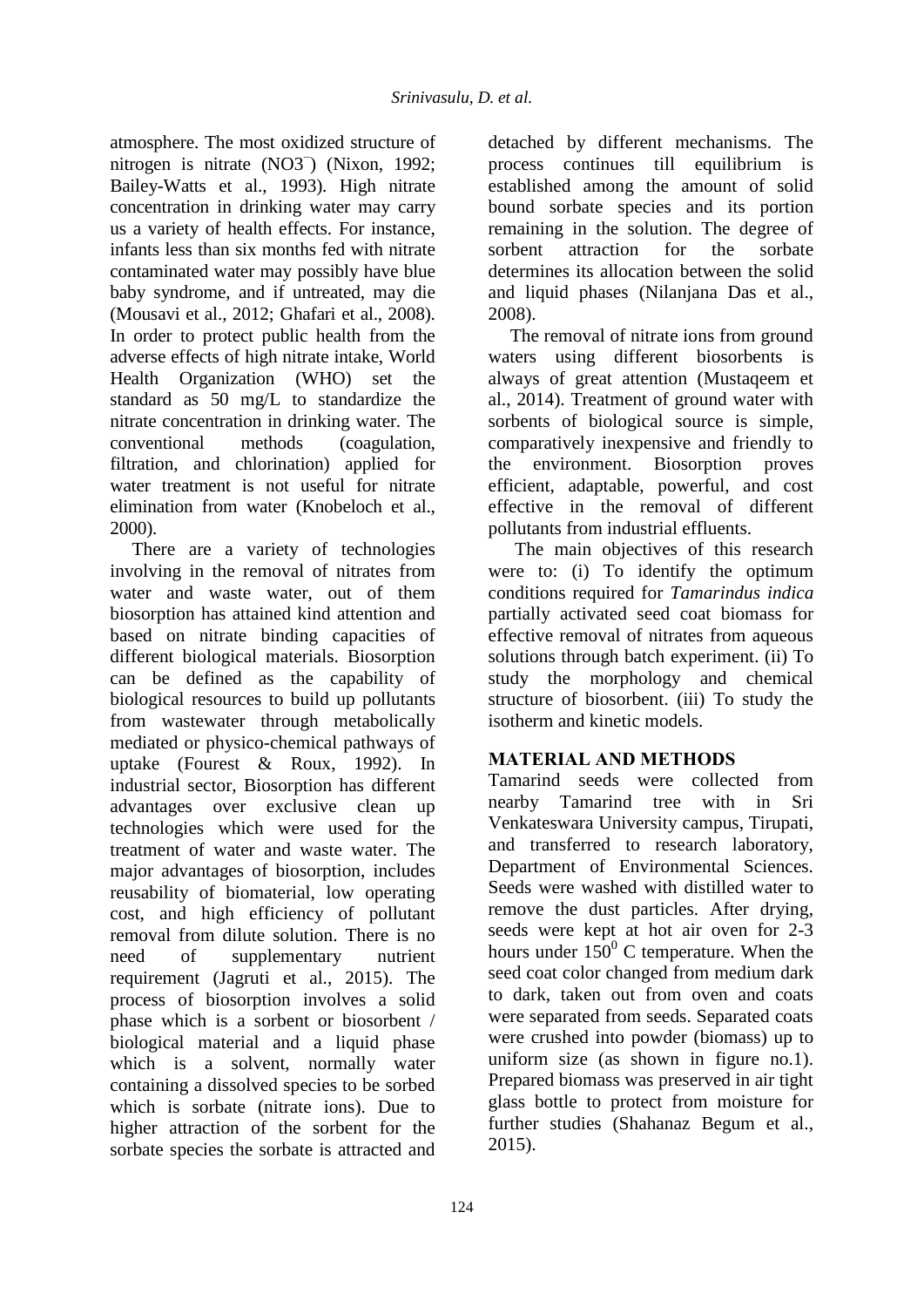

Separated seed coats Partially activated seeds

Seed coat biomass (Biosorbent)

#### **Fig.1. Preparation of biosorbent from** *Tamarindus indica* **seed coat**

Stock Solution: Weigh exactly 1.631 g of potassium nitrate and dissolve in water to make exactly 1,000 ml. Working standard solutions are prepared from these standard solutions at appropriate volumes.

Batch experiment: Batch experiments were conducted by mixing of the *Tamarindus indica* partially activated seed coat biomass with nitrate synthetic solution at different experimental conditions. In all sets of experiments, fixed volume of nitrate solution in 50mL was stirred with preferred biosorbent dose (50 – 350 mg) for the period of two hours. Different conditions of pH (3-8), initial concentrations  $(1 - 6 \mu g)$ / mL) and contact time  $(30 – 150$  minutes) were evaluated during the study. In order to adjust pH of the medium, 0.1 N of HCl and NaOH was used. The solutions were separated from the biomass by filtration through whatmann 40 filter paper. The initial and final concentrations of the nitrate ions in the solution were measured using UV-Visible Spectrophoto meter.

Nitarte ion removal efficiency  $(\% ) = [(C_0 C_e$ )/ $C_0$ ]  $\times$  100

where  $C_0$ : Initial nitrate ion concentration of test solution, mg/L,  $C_e$ : Final equilibrium concentration of test solution mg/L.

#### **RESULTS AND DISCUSSION**

To understand the surface morphology and chemical compounds present on biosorbent SEM and FTIR analysis was done. Obtained results discussed below:

Scanning Electron Microscopy (SEM) with coupled Energy Dispersive Spectroscopy (EDS): To understand the morphology of biomass particles was observed in Scanning Electron Microscopy with coupled Energy Dispersive Spectroscopy (EDS). SEM images of untreated sample (before biosorption) of *Tamarindus indica* partially activated seed coat biomass exhibit non adhesive and dull appearance (as shown in Figure no. 2 a). The sharp edges of the surface are clearly visible. The Scanning Electron Micrograph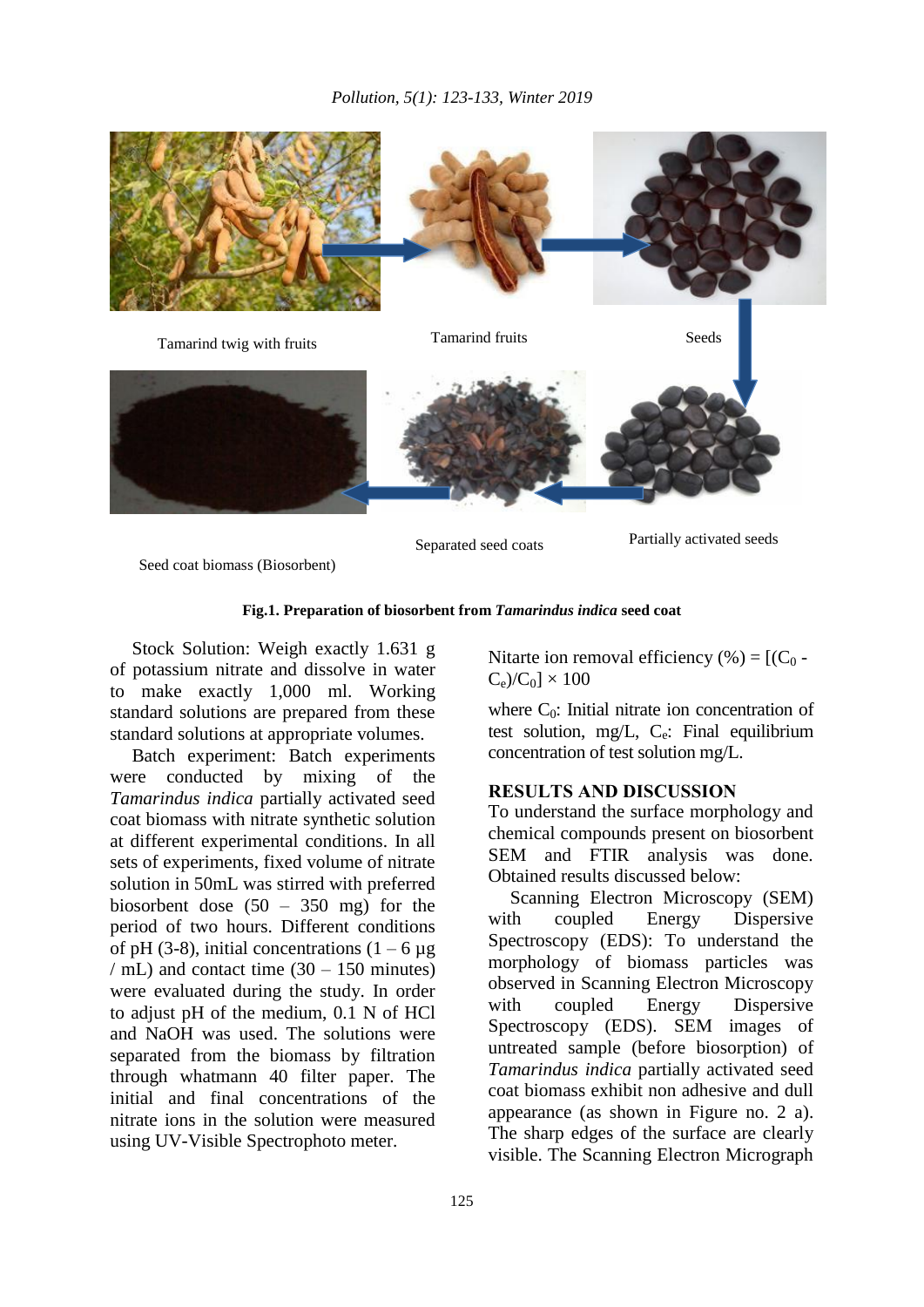shows the typical expected shapes. The biomass is rich in porous and micro porous particles which can forms obvious gaps. These gaps give suitable binding sites for nitrate ions (Ramanaiah et al., 2007). In concerned with the porosity and the gaps among the particles is confirmed that the selected biosorbent has an adequate morphology to sorb nitrate ions (Venkata Mohan et al., 2002).

After biosorption, surface of

*Tamarindus indica* partially activated seed coat biomass become adhesive in appearance as evident from Fig. 2b. Elemental composition of pure and nitrate loaded biomass analyzed by SEM/EDX is shown in Fig. 2c and d. The weight percent of nitrate-loaded biomass gives nitrate peak apart from C and O peaks. The presence of prominent nitrate peak indicates that nitrate is superficially biosorbed on the surface of *Tamarindus indica* seed coat biomass.





**Fig. 2. Scanning Electron Microscopy (SEM) images of** *Tamarindus indica* **seed coat biomass. (a) pure (b) nitrate loaded and EDX images of** *Tamarindis indica* **seed coat (c) pure and (d) nitrate loaded.**

FTIR (Fourier transform infrared) Spectroscopy: FTIR spectra of *Tamarindus indica* partially activated seed coat biomass after biosorption of nitrate (shown in figure no.3) was obtained to understand the nature of the functional groups present in it. FTIR spectra displayed from 4000-500/cm many peaks which indicate the complex nature of biosorbent. The peak at 3417.88/cm indicates stretching of primary amine, the peak at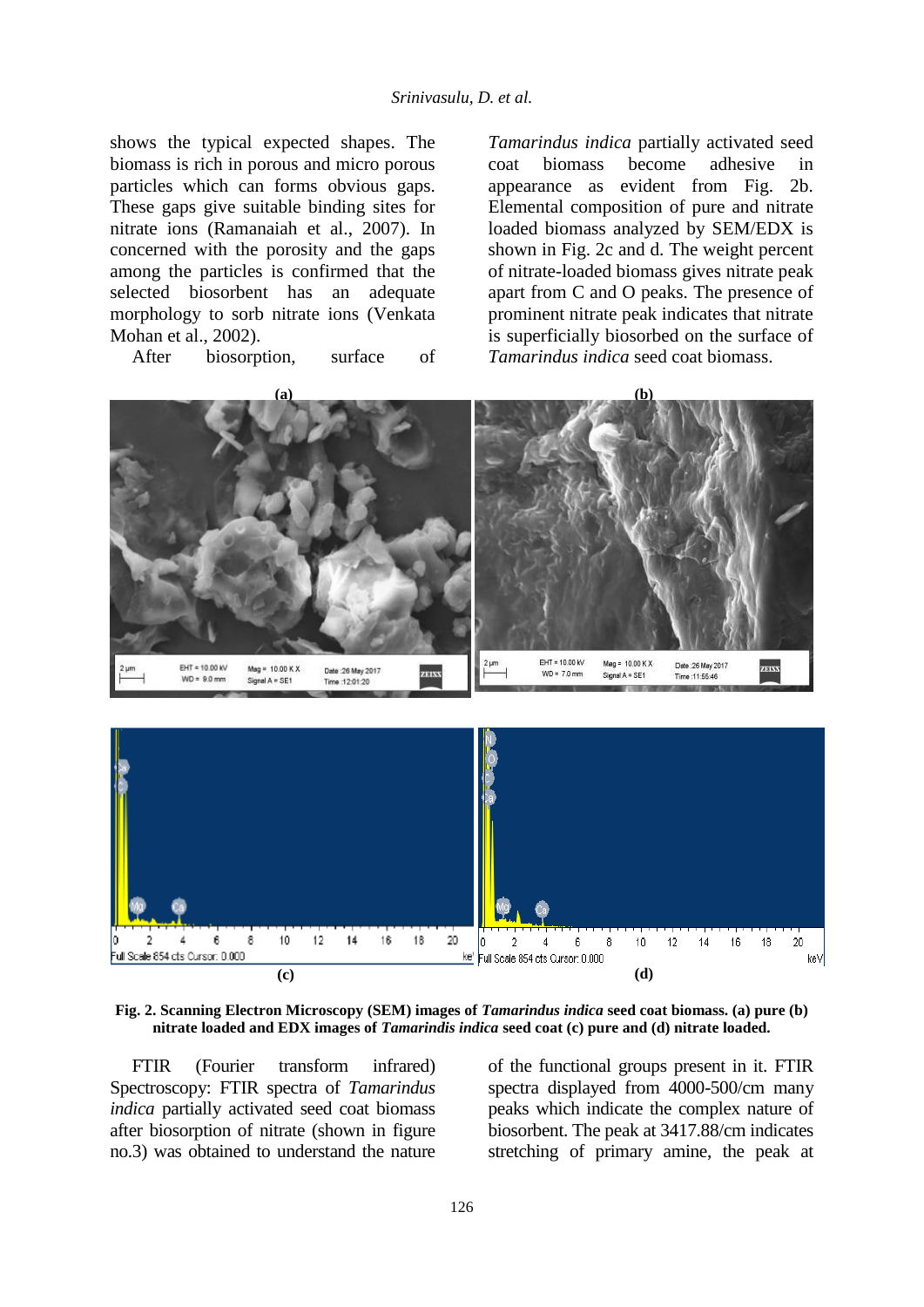2923.41/cm due to stretching of O-H carbonyl strong acid, the peak 1620.36/cm is due to presence of amide  $(O=C-NH<sub>2</sub>)$ group. The major differences in the region 1600- 500/cm range is assigned to  $-NH<sub>2</sub>$  groups in different parts of the biomass. These stretching in functional groups are responsible for nitrate biosorption.

Effect of pH: In biosorption method hydrogen ion concentration is considered as one of the most significant parameters that influence the biosorption behavior of pollutant ions in aqueous solution (Yadav et al., 2013). It affects the solubility of the pollutant ions in the solution, replaces some of the positive ions found in the active sites, and affects the degree of ionization of the sorbate during the reaction. The maximum biosorption was observed at pH 7.0 for nitrate ions (as shown in figure no.4) (Soumya Bikash, 2016). Only neutral pH was favorable acidic and basic conditions were not favorable for maximum biosorption. Therefore, the remaining all biosorption experiments were carried out at this pH value. The biosorption mechanisms on the *Tamarindus indica* seed coat surface reflect the character of the physicochemical interaction of the solution.



**Fig. 3. FTIR Spectrum of** *Tamarindus indica* **partially activated seed coat biomass before and after nitrate biosorption.**



**Fig. 4. Effect of pH on the biosorption**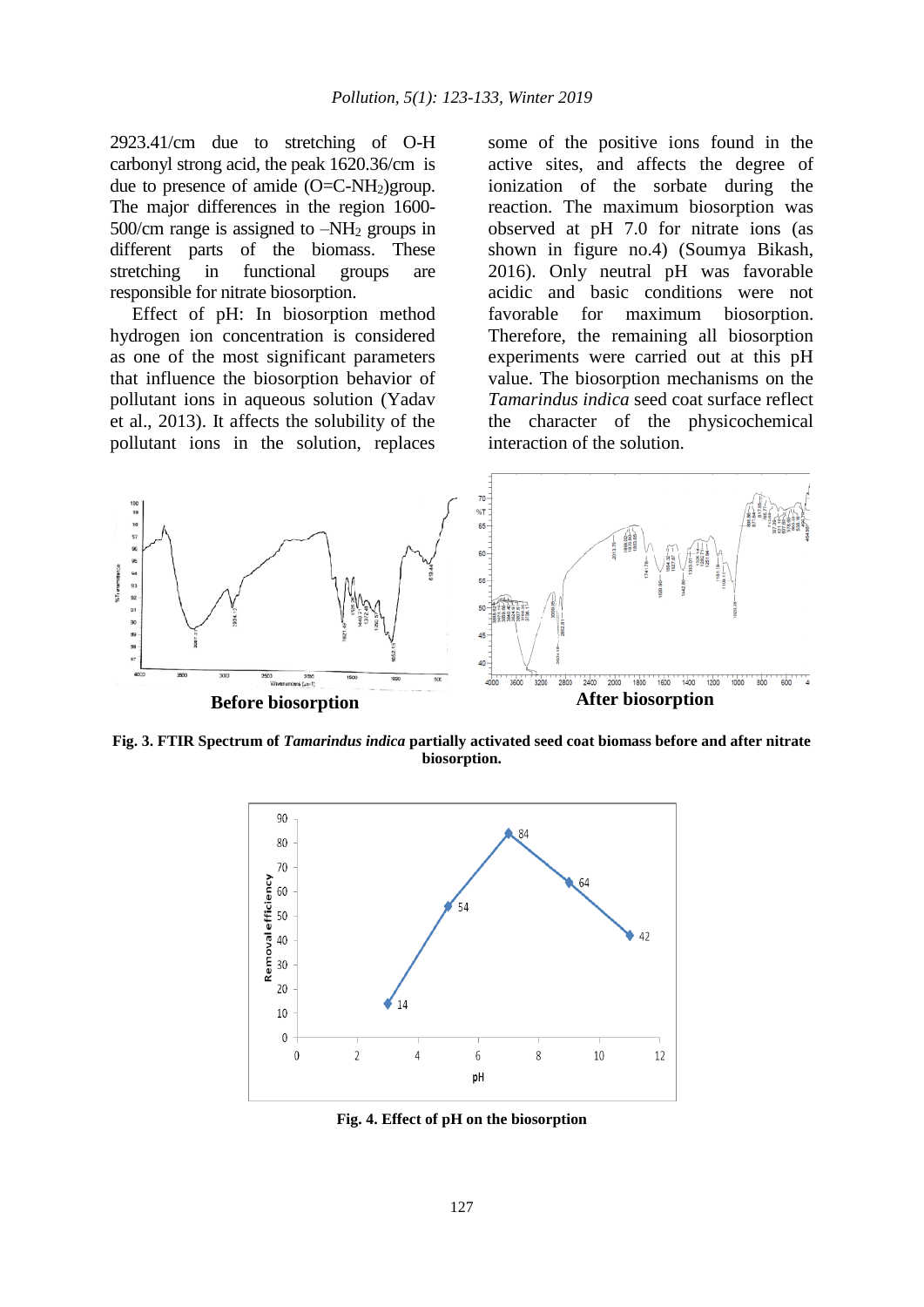Biosorbent dose: Biosorbent dose (mg/ml) is a key parameter due to its effect on efficiency and on the amount of nitrate removed per unit weight of biomass. The effect of *Tamarindus indica* partially activated seed coat biosorbent dosage on the percentage removal of nitrate was studied. At first it was fluctuated and then increased with the increasing amount of the biosorbent as higher doses (as shown in figure no.5) of the biosorbent provided additional active sites and surface area (Bhaumik et al. 2012a, b). The maximum biosorption (84%) found to be at the dose of 300mg/50ml. The results can be attributed to the fact that increasing the biomass dosage gradually increases the biosorption sites for the nitrate ions (Mohammad Amer et al., 2015). Further increase of biosorbent dose has no significant increase in biosorption, a situation which could be attributed to overlapping of biosorption sites as a result

of overcrowding of biomass dose (Kalyan et al., 2013).

Effect of contact time: The rate of biosorption is important for designing batch biosorption experiments. Therefore, the effect of contact time on the biosorption of nitrate ions by *Tamarindus indica* seed coat was investigated. All parameters such as dose of biosorbent and pH of solution were kept constant. The biosorption of nitrate ions increased considerably until the contact time 120 minutes (Mohammad Amer et al., 2015). The results indicated that removal of nitrate was increased from 36 to 83 per cent with the contact time variation from 30 to 120 minutes. Thus the results illustrated that the optimum contact time for maximum removal of nitrate (83%) is 120 minutes (as shown figure no.6). This result is important because equilibrium time is one of the important parameters for an economical water treatment system.



**Fig. 6. Effect of contact time**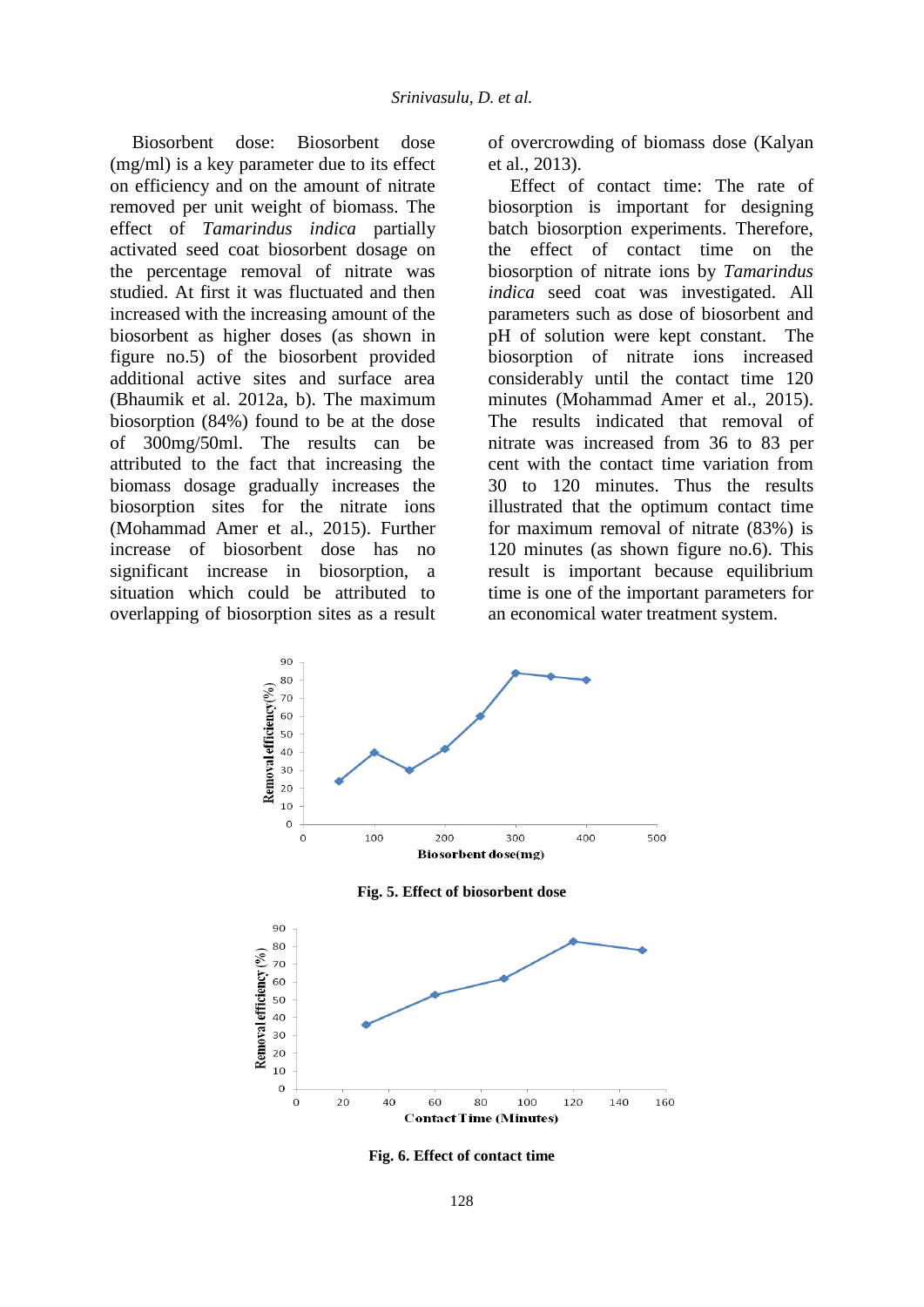

**Fig. 7. Effect of initial nitrate concentration** 

Initial Nitrate concentration: The effect of initial nitrate ion concentration on biosorption rate was studied in the range (1-6 mg/L) at constant pH, and contact time. It was observed that the percentage removal decreased with increasing in initial nitrate concentration (Shown in figure no.7). The poorer uptake at higher nitrate concentration was resulted due to the increased ratio of initial number of moles of nitrate to the vacant sites available (Figucira et al., 2000; Hamdi et al., 2013). For a given biosorbent dose the total number of vacant sites available was fixed thus adsorbing almost the equal amount of adsorbate, which resulting in a decrease in the removal of adsorbate, consequent to an increase in initial nitrate concentration (Chu, 2002). Therefore it was evident from the results that nitrate biosorption was dependent on the initial nitrate concentration.

Biosorption isotherms: Biosorption isotherm describes the fraction of sorbate molecules that are partitioned among liquid and solid phases at equilibrium (Athar et al., 2014). Biosorption of nitrate ions onto *Tamarindus indica* partially activated seed coat was modeled using Langmuir, and Freundlich isotherms.

Langmuir isotherm model: The Langmuir isotherm assumes monolayer sorption on a homogeneous surface with a limited number of sorption sites. Once a site is filled, no more sorption can take place at that site. As such the surface will finally reach a saturation point where the maximum sorption of the surface will be achieved (Langmuir, 1918). The linear form of the Langmuir isotherm model is described as:

#### $Ce/qe=1/K_L q_{max} + 1/q_{max}Ce$

where,  $K<sub>L</sub>$  is the Langmuir constant related to the energy of sorption and  $q_{\text{max}}$  is the maximum sorption capacity (mg/g). Values of Langmuir parameters,  $q_{max}$  and  $K_L$  were calculated from the slope and intercept of the linear plot of Ce/qe versus Ce as shown in Figure no. 8. Values of  $q_{max}$ ,  $K_L$  and regression coefficient  $R^2$  are listed in Table 1. These values for *Tamarindus indica* seed coat biosorbent indicated that Langmuir model describes the biosorption phenomena as favorable. The essential characteristics of the Langmuir isotherm parameters can be used to expect the attraction between the sorbate and sorbent using separation factor or dimensionless equilibrium parameter, RL, expressed as in the following Equation:

$$
R_{L}=\frac{1}{1+KL\,C0}
$$

where,  $K_L$  is the Langmuir constant and Co is the maximum initial concentration of nitrate. The value of separation parameter  $R_L$ provides main information about the nature of sorption. The value of  $R<sub>L</sub>$  indicated the type of Langmuir isotherm to be irreversible  $(R_L = 0)$ , favorable  $(0 < R_L < 1)$ , linear  $(R_L = 1)$ 1) or unfavorable  $(R<sub>L</sub> > 1)$ . The  $R<sub>L</sub>$  for nitrate biosorption by *Tamarindus indica* partially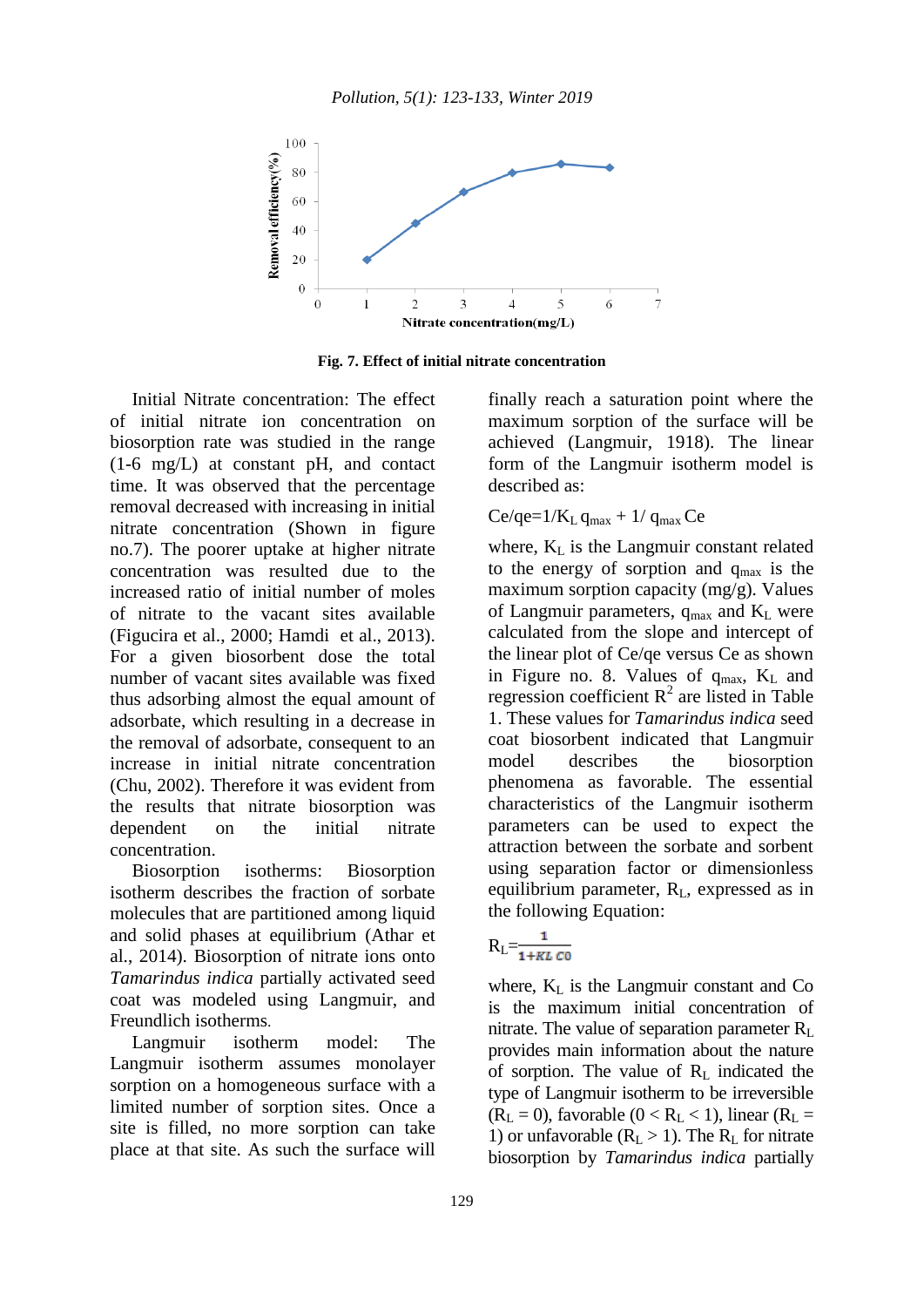activated seed coat was found to be 0.63. They are in the range of 0–1 which indicates the favorable biosorption.

Freundlich isotherm: Freundlich isotherm model is the famous earliest relationship describing the sorption process. This model applies to sorption on heterogeneous surfaces with the interaction between sorbed molecules and the application of the Freundlich equation also suggests that sorption energy exponentially decreases on end of the sorption centers of sorbent. This isotherm is an empirical equation and can be employed to describe heterogeneous systems and is expressed as follows in linear form (Freundlich & Hellen, 1939):

$$
\ln Q_e = \ln K_f + \frac{1}{n} \ln C
$$

where,  $K_f$  is the Freundlich constant connected to the bonding energy. 1/n is the heterogeneity factor and n (g/L) is a measure of the deviation from linearity of sorption. Freundlich equilibrium constants were determined from the plot of log qe versus log Ce, Figure no.9. The n value indicates the degree of non-linearity among solution concentration and sorption as follows: if  $n = 1$ , then sorption is linear; if n<1, then sorption is a chemical process; if n>1, then sorption is a physical process. The n value in Freundlich equation was found to be 0.923 (Table no.1). Since n lie between 1 and 10, this indicates the physical sorption of nitrate ions onto *Tamarindus indica* seed coat. The values of regression coefficients  $R^2$  are regarded as a measure of goodness of fit of the experimental data to the isotherm models.







**Fig. 9. Freundlich isotherm model**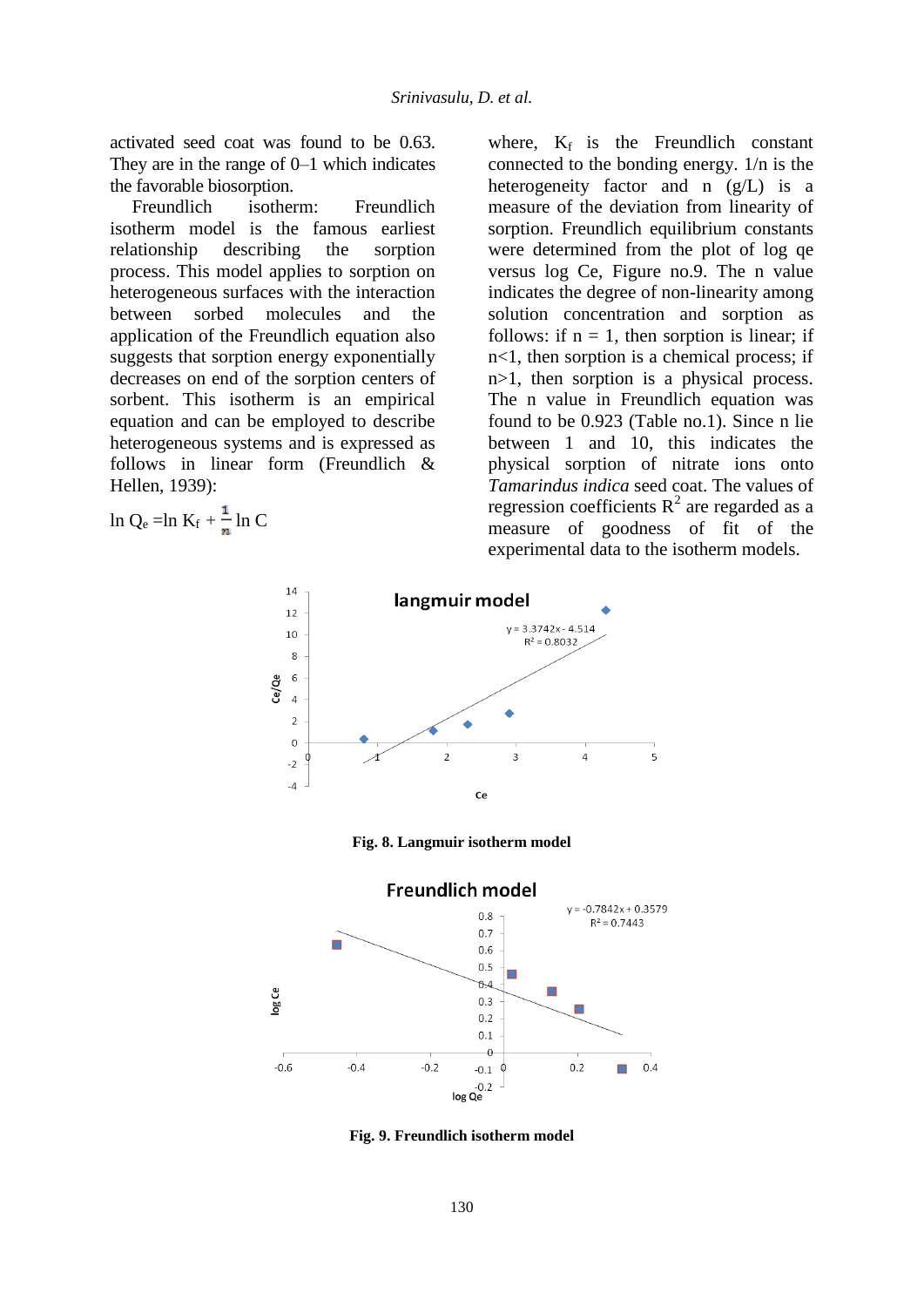**Table 1. Langmuir and Freundlich parameters** 

| <b>Biosorbent</b>   | pollutant | Langmuir parameters |      |         | <b>Freundlich parameters</b> |              |                |
|---------------------|-----------|---------------------|------|---------|------------------------------|--------------|----------------|
|                     |           | ✔max                | M    | D'      |                              | $\mathbf{r}$ | D <sup>4</sup> |
| l'amarind seed coat | Nitrate   | ר ר<br>כ.כ          | J.I. | 0.80397 | .923                         | 0.86         | ).744          |

Kinetic models: Kinetics of nitrate ion biosorption governs the rate which determines the residence time and effectiveness of a biosorbent. In order to examine the mechanism of biosorption process, the two main types of biosorption kinetic models, namely reaction based (pseudo-first and pseudo-second order model) models were adopted to fit the experimental data.

Pseudo first order& second order: The pseudo-first order rate equation is given as:

log (qe–qt) = log qe – k1t/2.303

where, qt and qe are the amount of nitrate (mg/g) sorbed at time't' and equilibrium respectively, k1 is the rate constant of the pseudo-first order biosorption process (/min). Straight line plots of ln (qe-qt) against t were used to find out the rate constant k1, and sorption capacity.

The pseudo-second order equation is expressed as:

t/qt =  $1/k_2$  q<sub>e</sub><sup>2</sup>-( $1/q_e$ )t

The plot of  $(t / qt)$  vs. t should give a linear relationship from which the values of the  $k_2$  and ge could be determined from the intercept and slope of the plot, respectively.

From results it was concluded that biosorption of nitrate on *Tamarindus indica* seed coat biomass follow pseudo second order kinetics and concerned plots shown in figure no.10.

In present study, the linearized form of kinetics models and regression coefficient values indicates biosorption kinetics well fitted with pseudo-second-order kinetics. However, pseudo-first-order models showed moderate agreement with the studied results. The kinetics of sorbate and biosorbent interaction depends on many factors such as nature of sorbate and biosorbent, pH of the aqueous medium, temperature of the biosorption reaction, average time of contact between sorbate and biosorbent and mass transport process.



**Fig. 10. Pseudo first and second order kinetic models**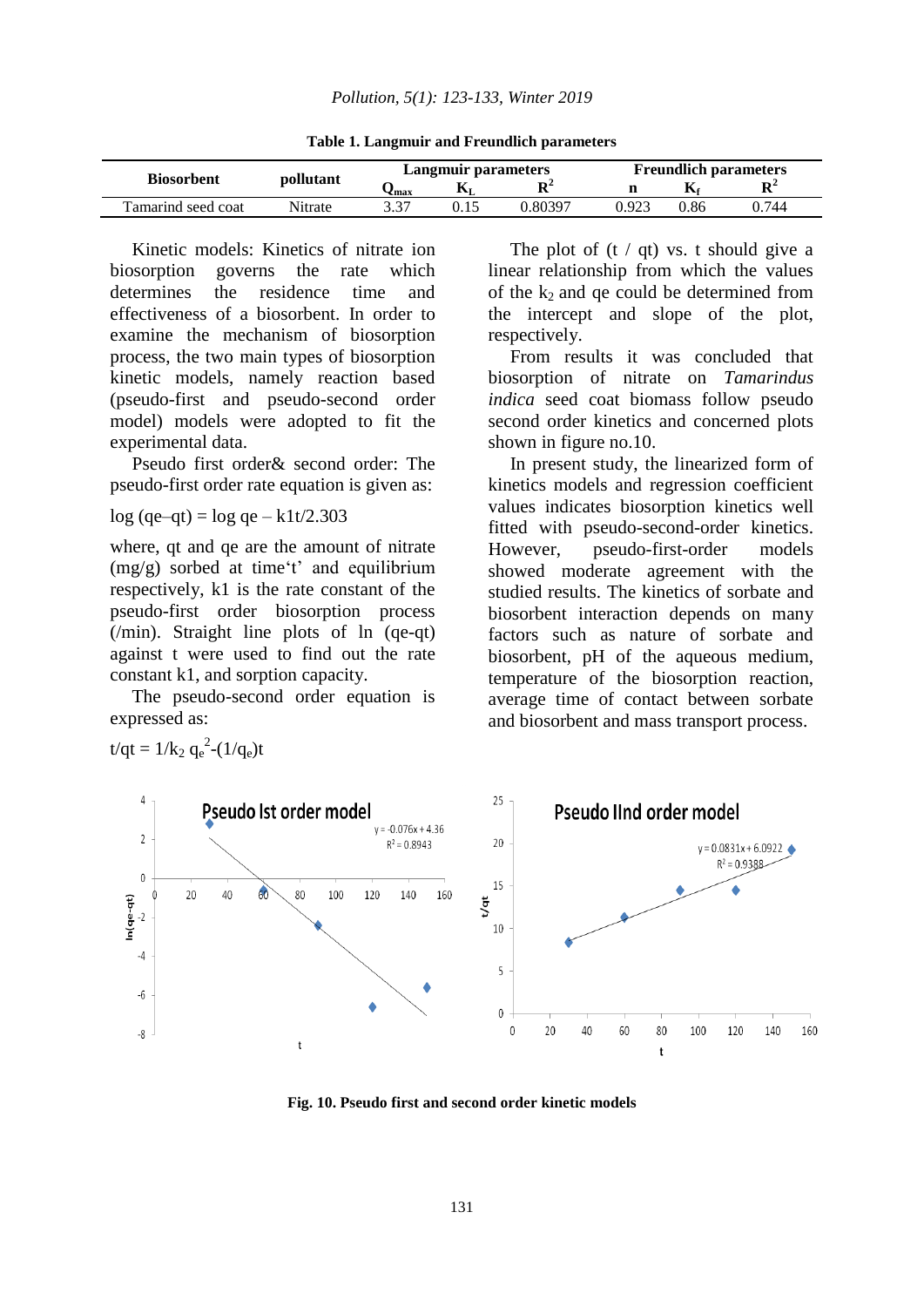### **CONCLUSION**

In the present research work, biosorption of nitrate from aqueous solutions using *Tamarindus indica* partially activated seed coat was drawn following conclusions. *Tamarindus indica* partially activated seed coat biomass has significant potential in the removal of nitrate from aqueous solutions. The SEM and FTIR data reveals the suitable surface and the presence of chemical functional groups such as hydroxyl, amide, carbonyl strong acid and primary amine on the biosorbent surface contributes to biosorption. pH of the media has significant effect on nitrate removal and is best at pH 7. The optimum time for maximum biosorption was 120 minutes at the biosorbent dose of 300mg. Quantitative nitrate removal from water confirms the validity of these obtained results and the biosorption data for nitrate onto biomass were better correlated to the Langmuir and Freundlich isotherms. In the biosorption kinetic modeling studies, the pseudo second order chemical reaction kinetics provided the best correlation of the experimental data. The selected *Tamarindus indica* partially activated seed coat biomass was an effective, novel and eco-friendly biosorbent for the removal of nitrate from aqueous solutions.

#### **Acknowledgement**

The authors are grateful to Prof. B. Rajaratnam, Vice-Chancellor and Prof. I. Pandu Ranga Reddy, Registrar, Palamuru University, for their encouragement and support.

### **REFERENCES**

Athar, M., Farooq, U., Ali, S.Z. and Salman, M. (2014). Insight into the binding of copper (II) by non-toxic biodegradable material (*Oryza sativa*): effect of modification and interfering ions. Clean Technol. Environ. Policy., 16; 579–590.

Bailey-Watts, A.E., Gunn, I.M.D. and Kirika, A. (1993). Loch Leven: Past and Current Water Quality and Options for Change. Edinburgh: Report to the Fourth River Purification Board, Institute of Freshwater Ecology

Bhaumik, R., Mondal, N.K., Das, B., Roy, P., Pal, K.C., Das, C., Banerjee, A. and Dutta, J.K. (2012a). Eggshell powder as biosorbent for removal of fluoride from aqueous solution: equilibrium, kinetic and thermodynamic studies. E. J. Chem., 9(3); 1457–1480.

Bhaumik, R., Mondal, N.K., Das, B., Roy, P., Pal, K.C., Das, C., Banerjee, A. and Dutta, J.K. (2012b). Eggshell powder as an adsorbent for removal of fluoride from aqueous solution: equilibrium, kinetic and thermodynamic studies. E. J. Chem., 9(3); 1457–1480.

Chu, K.H. (2002). Removal of copper from aqueous solution by chitosan in prawn shell: biosorption equilibrium and kinetics. J. Haz. Mat., 90(1); 77– 95.

Figucira, M.M.F., Volesky, B. and Cininelli, V.S.T. (2000). Biosorption of metals in brown sea wood biomass. Water Res., 34; 196–204.

Fourest, E. and Roux, J. C. (1992). Heavy metal biosorption by fungal mycelial by-products: mechanisms and influence of pH. Appl. Microbiol. and Biotech., 37; 399-403.

Freundlich, H.M.F. and Hellen, W. (1939). The adsorption of Cis- and Trans-Azobenzene. J. Am. Chem. Soc., 61; 2228–2230.

Ghafari, S., Hasan, M. and Aroua, M.K. (2008). Bio-electrochemical removal of nitrate from water and wastewater-a review. Bioresour. Technol., 99; 3965-3974.

Hamdi, W., Gamaoun, F., Pelster, D.E. and Seffen, M. (2013). Nitrate sorption in an agricultural soil profile. Appl. and Environ. Soil Sci., 4(3); 91-98.

Jagruti, N., Sandip, D., Maind. and Satish, A. (2015). Biosorption of Lead (II) and Chromium (VI) Onto Tarminalia Catappa L. Leaves: A Comparative Evaluation. J. Appli. Chem., 4 (6); 1700-1715.

Jalali, M. (2011). Nitrate pollution of groundwater in Toyserkan, western Iran. Environ. Earth Sci., 62; 907–913.

Kalyan, Y., Mok-Ryun Yu., Hoon Roh., Jae-Kyu Yang. and Yoon-Young Chang. (2013). Buffalo weed (Ambrosia trifida L. var. trifida) biochar for cadmium (II) and lead (II) adsorption in single and mixed system. Desalination and Water Treatment., 51:40-42; 7732-7745.

Katz. I. and Dosoretz, C.G. (2008). Desalination of domestic wastewater effluents: phosphate removal as pretreatment. Desalination., 222; 230–242.

Knobeloch, L., Salna, B., Hogan, A., Postle, J. and Anderson, H. (2000). Blue Babies and Nitrate